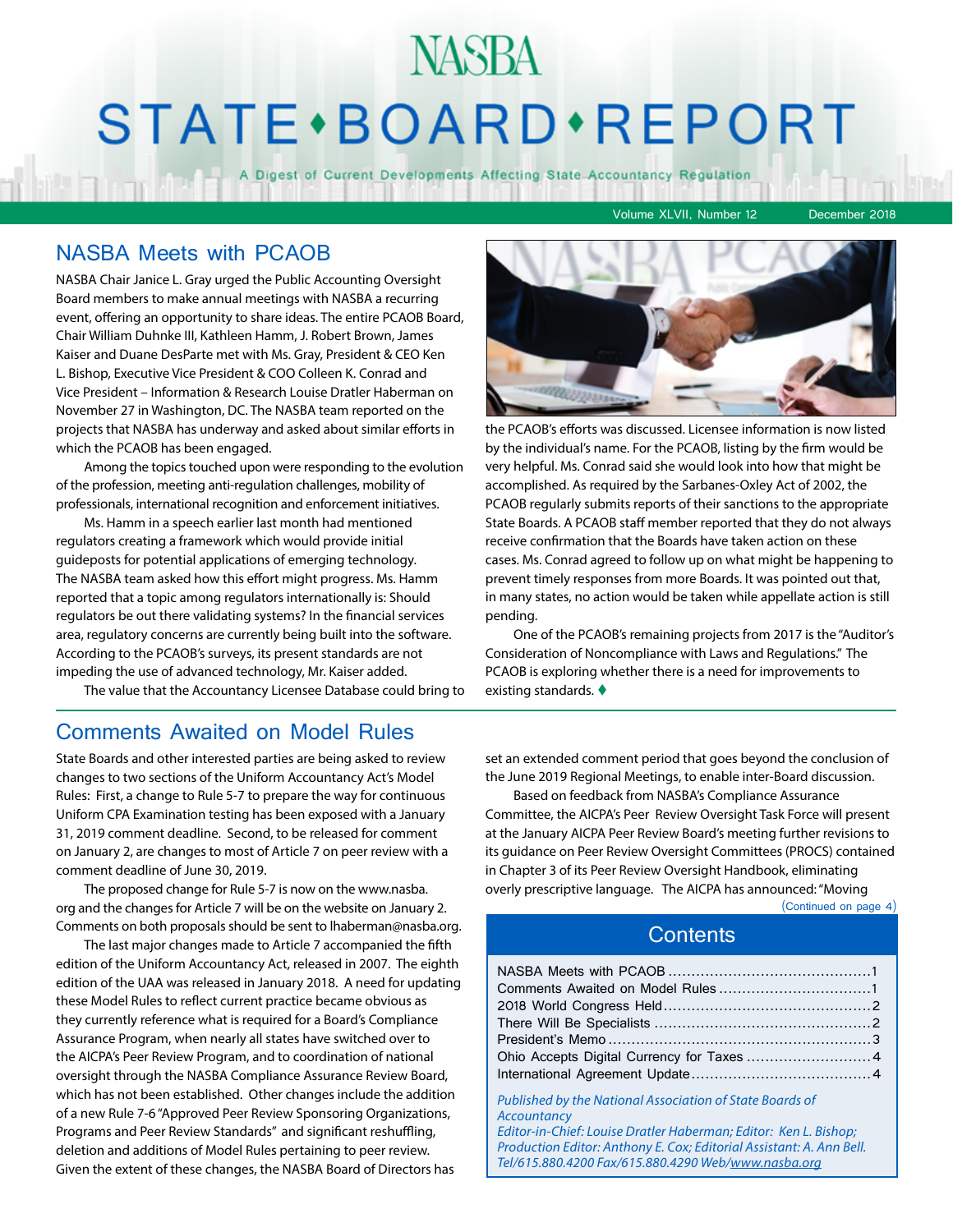# <span id="page-1-0"></span>2018 World Congress Held

Close to 6,000 delegates attended the World Congress of Accountants in Sydney, Australia, November 5-8. The largest delegation came from Australia, 2,725, but the second largest delegation came from Nigeria, 749, despite an 18-hour trip from Lagos to Sydney. At the WCOA the mutual recognition agreement renewal with the Chartered Accountants Australia/New Zealand, as developed by the NASBA/AICPA International Qualifications Appraisal Board, was signed.

Among the U.S. attendees was David A. Vaudt, chairman of the Governmental Accounting Standards Board and a NASBA past chair. Asked to comment on suggestions for State Board members, Mr. Vaudt said: "The 2018 World Congress of Accountants was very informative and provided several sessions on the future trends in financial reporting. One conference session that I found particularly intriguing was entitled 'Converging Reporting Frameworks.' This session covered the work of the International Integrated Reporting Council (IIRC). The IIRC's mission is 'to establish integrated reporting and thinking within mainstream business practice as a norm in the public and private sectors.' The panel discussed the IIRC's work from different standard-setting perspectives. The goal of the IIRC is that someday more information will be able to be reported under just one comprehensive reporting framework.

"NASBA would be well-served by monitoring the work of the IIRC. Converging more financial and non-financial information under one comprehensive reporting framework would certainly impact the work of accountants and auditors."

Many of the participants praised the discussion of artificial

## There Will Be Specialists

Future auditors will not be able to enter the workforce without knowing basic technologies, but there will still be the need for different cybersecurity specialists to properly perform engagements, predicted panelists at the Baruch College/NASBA Center for the Public Trust 13th Annual Audit Conference on Ensuring Integrity, December 4 in New York City. While the chain of transactions in blockchain is very secure, and hard to modify, one should never underestimate the creativity of those who wish to engage in fraud, Douglas Bloom, PWC Director- Cybersecurity & Privacy and Financial Crimes Unit, cautioned.

Getting an understanding of what an organization is doing, in order to play the role of translator, can help an accountant do his or her job, but that demands keeping up with technical skills, Mr. Bloom

said. For an overview, he recommended two books: *Blockchain: Ultimate Guide to Understanding Blockchain, Bitcoin, Cryptocurrencies, Smart Contracts and the Future of Money,* by Mark Gates and *Blockchain Revolution: How the Technology Behind Bitcoin and Other Cryptocurrencies is Changing the World,* by Don Tapscott



and Alex Tapscott. Chris Halterman, EY Executive Director – Advisory Services, also recommended the Center for Audit Quality's paper on "The CPA's Role in Addressing Cybersecurity Risk," and the AICPA's website for cybersecurity resources.

The implementation of the PCAOB's new auditor reporting standard is an area the SEC and PCAOB are both watching carefully and on which they anticipate coordinating efforts, speakers told



intelligence that was presented by keynote speaker Dr. Ayesha Khanna. She told the delegates that AI will revolutionize the accounting profession – as it will eliminate 94 percent of the traditional jobs now performed by accountants. However, she believes AI will provide new avenues for growth in the profession. "The purpose of AI is to amplify human potential," she stated. "If we use AI, we can start moving toward our own self-fulfillment." Administration, overtime and routine work will be left to AI, but judgment work will be done by human accountants. "Judgment work is knowing your organization's strategy, understanding your client's culture, having an approach in mind for your clients that is good for their long-term financial health. AI cannot do that."

Dr. Khanna maintains new jobs will be opening up for accountants: "You'll see opportunity everywhere. There is no better time to be in the workforce than now."  $\blacklozenge$ 

the conference. The new standard's included requirement for communication on critical audit matters (CAMs) becomes effective for audits of accelerated filers for fiscal years ending on or after June 30, 2019 and for all other companies for fiscal years ending on or after December 15, 2020; however, there are many "dry runs" being done in advance of those dates, Marc Panucci, SEC Deputy Chief Accountant – Office of the Chief Accountant, reported, and the SEC is interested in the feedback from those efforts. He said in Europe this kind of communication has been welcomed by investors and the question now is if CAMs will meet the expectations of US investors.

NASBA Ethics Committee Chair and Northeast Regional Director Catherine Allen was one of the panelists on the "Ethical Issues" panel that summarized the work being done by the International Ethics Standards Board for Accountants and the AICPA's Professional Ethics Executive Committee. They explained how as a member of the International Federation of Accountants, the AICPA tries to converge its ethics standards with the IESBA's. However, in the case of NOCLAR (non-compliance with laws and regulations), the exposed AICPA interpretation would not allow the CPA to go around client confidentiality despite public protection. Brian Lynch, incoming PEEC Chair reported. "We got a lot of comments on this interpretation. We will probably move forward with some interpretation, but we are working with NASBA to see if there is a state-level solution."

Noel Allen, NASBA outside legal counsel, also addressed the meeting, reminding the practitioners in attendance that only a handful of states have adopted international standards. He cautioned them that there are differences among the states' standards.  $\blacklozenge$ 

kitatan kacika da boshi kitata dan kacika boshi kitata dan kacika na botatan da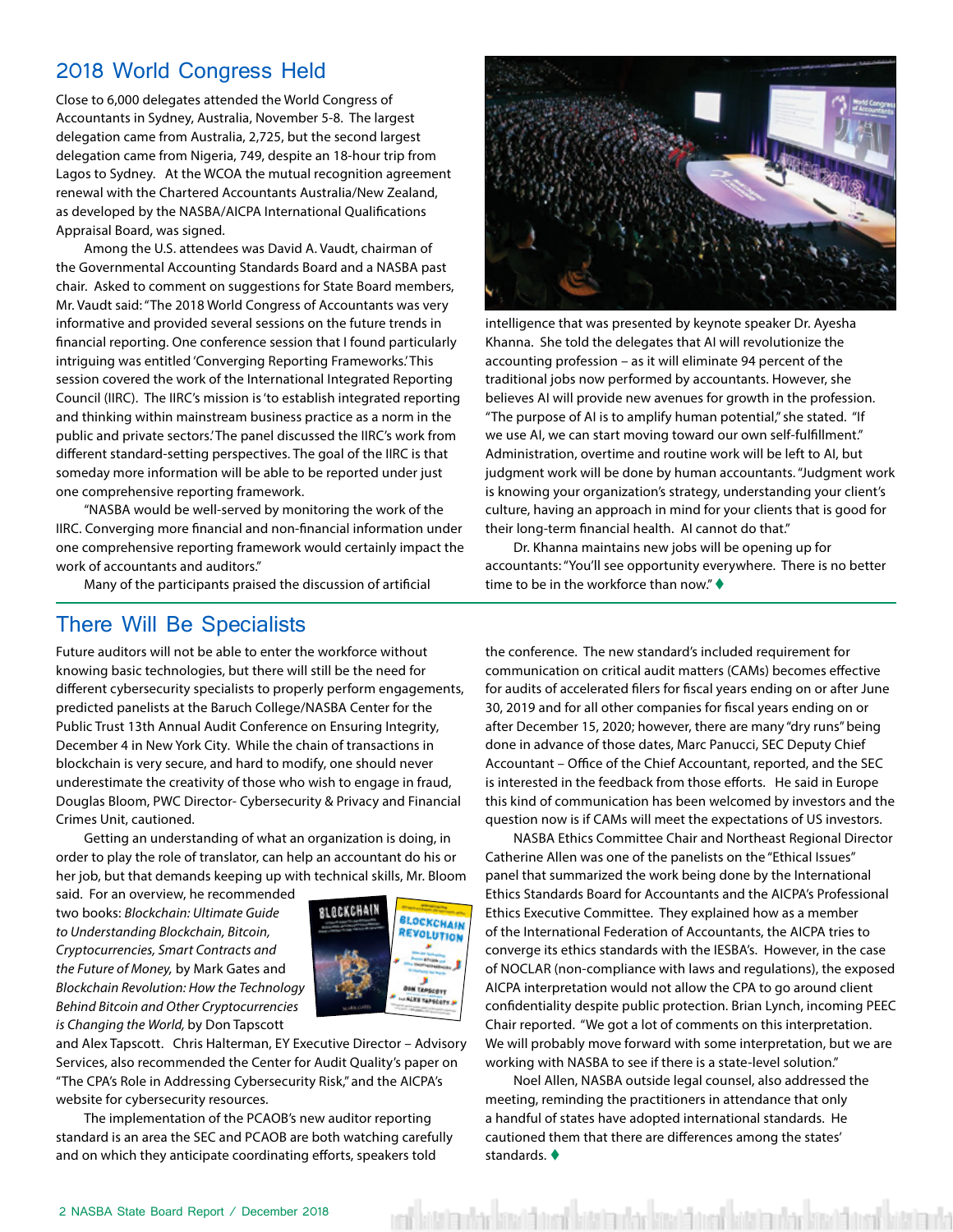# PRESIDENT'S MEMO

# **One Heck of a Year!**

Writing the December *President's Memo* is always an interesting endeavor. Because the *Memo* is written by the outgoing chair in October and the incoming chair in November, plenty happens after September that I don't get to highlight. December is also a reflective time, not only for considering the last quarter of the year, but for looking back at all that has happened in 2018 -- and it was one heck of a year!

This year we saw the impact of major changes to the Uniform CPA Examination, which created disruptions in the candidate pipeline with a resultant significant drop in candidate-related revenue. We launched our new advanced CPA Examination administration system (the Gateway System) and finished our infrastructure improvements to NASBA offices and operational centers in Nashville, New York and Guam, giving us enhanced capabilities and capacity for the future. This year saw continued IT investment into our continuing professional education (CPE) tracking tool, which will launch in 2019. Finally, even with the financial investments and challenges, we spent a record \$9.8 million in mission spending in support of Boards of Accountancy.



**Ken L. Bishop President & CEO**

In 2018 NASBA with the AICPA made a concerted effort to bring the rapid increase in the accounting profession's reliance on technology to the attention of State Boards. Even as the momentum increases, it has been challenging

to gain universal acknowledgement of the key changes that are occurring. The CPA Evolution Working Group was established to let NASBA members and stakeholders grapple with this complex topic and to recommend guidance as to how to best prepare and adapt to the historic progression of the profession.

As we seek to ensure our licensing requirements meet the changing needs of the public and the profession, there are forces actively trying to chip away at regulation. Legislative risk, particularly in the area of anti-regulation, became more prevalent this year and NASBA's Legislative Support Committee and staff faced unprecedented challenges. Effective legislative activity is unique in that, particularly at the state level, it is localized and grass-roots oriented. To be effective, NASBA members and stakeholders connected socially or politically with legislators and governors in their respective jurisdictions must be identified, then supported with talking points and backed up with technical information and testimony. State Boards, State Societies, NASBA and AICPA have worked together to provide rapid response where needed around the country. We expect 2019 to be just as challenging.

The movement toward a global economy continued to advance this year, albeit with political challenges for international agreements such as NAFTA, and with trade relationships in the European Union (EU) tackling BREXIT. This year, we worked to improve reciprocal practice agreements (MRAs) with Canada, Ireland, Scotland, Australia and New Zealand. The AICPA/NASBA International Qualifications Appraisal Board continues to make progress that will further expand relationships into 2019. Similarly, this year we saw the expansion of the delivery of the CPA Examination into the EU and United Kingdom, and progress has been made toward adding additional countries in 2019. These international efforts enhance the relevance of State Boards, NASBA - and of the U.S. Certified Public Accountant credential.

In the final months of 2018, NASBA has implemented transitional plans aimed at increasing our potential accomplishments in technology. With the continued advancements in artificial intelligence, the critical importance of cybersecurity, and increasingly onerous laws and rules regarding privacy of information, we had to make hard decisions to get where we need to be. Our accumulated assets have put us in a good place to implement the transition.

Finally, I must comment on what an amazing year this has been in our continuing to strive for diversity. I was so proud to witness the transfer of leadership from a great African- American Chair to a highly-qualified woman Chair, and the election of another super-talented woman to be our Vice Chair. Coupled with the diverse makeup of our Board of Directors, our Committees and staff, our progress is substantial.

I would have needed additional pages for the *Memo* if I were to list all the issues we faced in 2018. As I look back, I am grateful for the skillful guidance of our NASBA leaders, committees and volunteers. I am proud of our talented and dedicated staff and the high-quality work they delivered this year.

Let me end by wishing each and every one of you the happiest of holidays and hoping that you have a safe, prosperous and successful new year. 2018 is about over, but it was one heck of a year!

*Semper ad meliora (Always toward better things).*

Zen L. Bohop

December 2018 / NASBA State Board Report 3

*— Ken L. Bishop President & CEO*